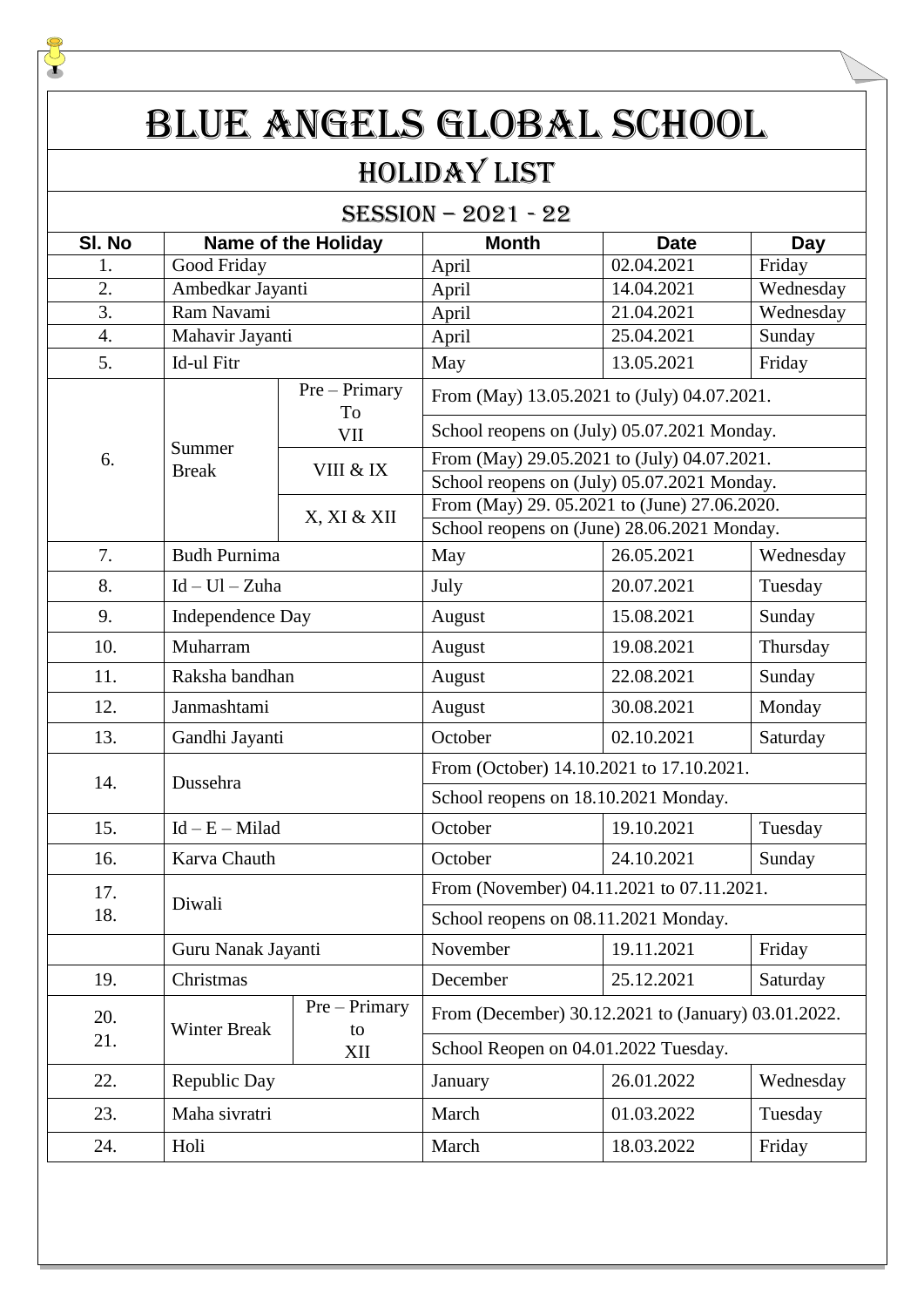### Class – IX & XI

J

#### BLUE ANGELS GLOBAL SCHOOL **EXAM SCHEDULE (TENTATIVE) 2021 - 22**

|                           | $UT - I$   |                             |                           |  |  |
|---------------------------|------------|-----------------------------|---------------------------|--|--|
| <b>DATE</b>               | <b>DAY</b> | $Class - IX$                | $Class - XI$              |  |  |
| 11.05.2021                | Tuesday    | <b>Computer Application</b> |                           |  |  |
| 15.05.2021                | Saturday   | Science                     |                           |  |  |
| 18.05.2021                | Tuesday    | <b>Social Studies</b>       |                           |  |  |
| 21.05.2021                | Friday     | Hindi                       |                           |  |  |
| 25.05.2021                | Tuesday    | English                     |                           |  |  |
| 28.05.2021                | Friday     | Mathematics                 |                           |  |  |
|                           |            | $UT - II$                   | $UT-I$                    |  |  |
| 20.07.2021                | Tuesday    | <b>Computer Application</b> | Mathematics               |  |  |
| 23.07.2021                | Friday     | Mathematics                 | English                   |  |  |
| 27.07.2021                | Tuesday    | English                     | Acct / Physics/ Pol.Sci   |  |  |
| 30.07.2021                | Friday     | Science                     | Biology / Economics       |  |  |
| 03.08.2021                | Tuesday    | Hindi                       | B.st / Chemistry/ History |  |  |
| 06.08.2021                | Friday     | <b>Social Studies</b>       | P.Ed / Info Practices     |  |  |
|                           |            | <b>MID TERM EXAMINATION</b> |                           |  |  |
| 14.09.2021                | Tuesday    | Mathematics                 | B.st / Chemistry/ History |  |  |
| 16.09.2021                | Thursday   | Hindi                       | Mathematics               |  |  |
| 18.09.2021                | Saturday   | English                     | P.Ed / Info Practices     |  |  |
| 20.09.2021                | Monday     | <b>Social Studies</b>       | Biology / Economics       |  |  |
| 22.09.2021                | Wednesday  | <b>Computer Application</b> | Acct / Physics/ Pol.Sci   |  |  |
| 24.09.2021                | Friday     | Science                     | English                   |  |  |
|                           |            | $UT - III$                  |                           |  |  |
| 12.10.2021                | Tuesday    | <b>Computer Application</b> | Acct / Physics/ Pol.Sci   |  |  |
| 18.10.2021                | Monday     | <b>Social Studies</b>       | Biology / Economics       |  |  |
| 22.10.2021                | Friday     | English                     | Mathematics               |  |  |
| 26.10.2021                | Tuesday    | Mathematics                 | B.st / Chemistry/ History |  |  |
| 29.10.2021                | Friday     | Science                     | P.Ed / Info Practices     |  |  |
| 02.11.2021                | Tuesday    | Hindi                       | English                   |  |  |
|                           |            | $UT - IV$                   |                           |  |  |
| 14.12.2021                | Friday     | <b>Computer Application</b> | English                   |  |  |
| 17.12.2021                | Tuesday    | <b>Social Studies</b>       | <b>Mathematics</b>        |  |  |
| 21.12.2021                | Friday     | Science                     | B.st / Chemistry/ History |  |  |
| 24.12.2021                | Tuesday    | Mathematics                 | Biology / Economics       |  |  |
| 28.12.2021                | Friday     | English                     | P.Ed / Info Practices     |  |  |
| 30.12.2021                | Tuesday    | Hindi                       | Acct / Physics/ Pol.Sci   |  |  |
| <b>ANNUAL EXAMINATION</b> |            |                             |                           |  |  |
| 07.02.2022                | Monday     | <b>Social Studies</b>       | Mathematics               |  |  |
| 09.02.2022                | Wednesday  | Hindi                       | P.Ed / Info Practices     |  |  |
| 11.02.2022                | Friday     | Computer Application        | English                   |  |  |
| 14.02.2022                | Monday     | Mathematics                 | Acct / Physics/ Pol.Sci   |  |  |
| 16.02.2022                | Wednesday  | Science                     | B.st / Chemistry/ History |  |  |
| 18.02.2022                | Friday     | English                     | Biology / Economics       |  |  |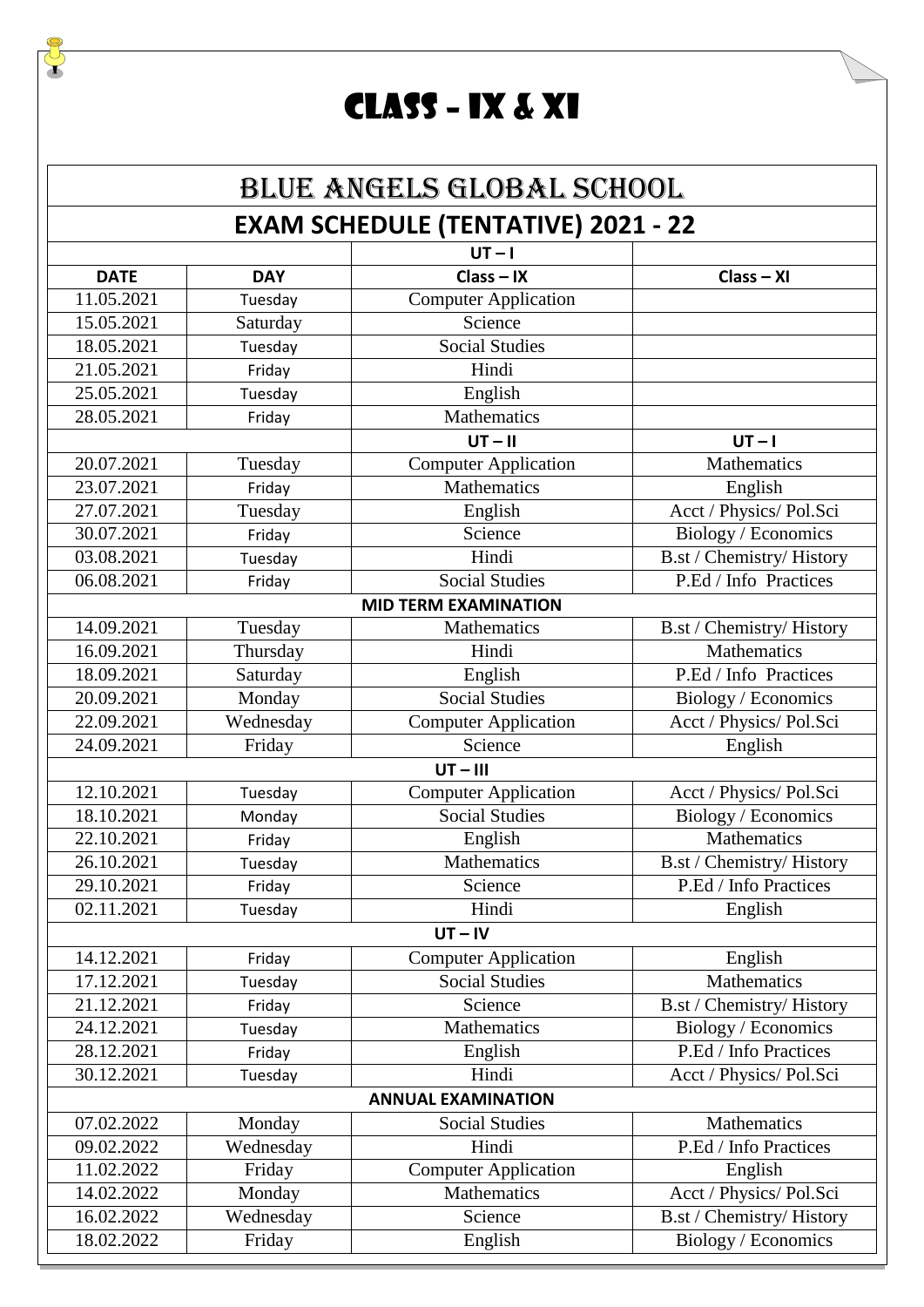## Class – X & XII

F

|             | <b>BLUE ANGELS GLOBAL SCHOOL</b>             |                              |                           |  |  |
|-------------|----------------------------------------------|------------------------------|---------------------------|--|--|
|             | <b>EXAM SCHEDULE (TENTATIVE) (2021 - 22)</b> |                              |                           |  |  |
| <b>DATE</b> | <b>DAY</b>                                   | $Class - X$                  | $Class - XII$             |  |  |
|             |                                              | $UT-I$                       |                           |  |  |
| 11.05.2021  | Tuesday                                      | Hindi                        | Mathematics               |  |  |
| 15.05.2021  | Saturday                                     | Mathematics                  | P.Ed / Info Practices     |  |  |
| 18.05.2021  | Tuesday                                      | English                      | English                   |  |  |
| 21.05.2021  | Friday                                       | Science                      | Acct / Physics/ Pol.Sci   |  |  |
| 25.05.2021  | Tuesday                                      | <b>Computer Applications</b> | B.st / Chemistry/ History |  |  |
| 28.05.2021  | Friday                                       | <b>Social Studies</b>        | Biology / Economics       |  |  |
|             |                                              | $UT - II$                    |                           |  |  |
| 20.07.2021  | Tuesday                                      | <b>Computer Applications</b> | English                   |  |  |
| 23.07.2021  | Friday                                       | English                      | Mathematics               |  |  |
| 27.07.2021  | Tuesday                                      | <b>Social Studies</b>        | B.st / Chemistry/ History |  |  |
| 30.07.2021  | Friday                                       | Mathematics                  | Biology / Economics       |  |  |
| 03.08.2021  | Tuesday                                      | Science                      | P.Ed / Info Practices     |  |  |
| 06.08.2021  | Friday                                       | Hindi                        | Acct / Physics/ Pol.Sci   |  |  |
|             |                                              | $TERM - I$                   |                           |  |  |
| 14.09.2021  | Tuesday                                      | Hindi                        | Acct / Physics/ Pol.Sci   |  |  |
| 16.09.2021  | Thursday                                     | Social Studies               | Biology / Economics       |  |  |
| 18.09.2021  | Saturday                                     | English                      | Mathematics               |  |  |
| 20.09.2021  | Monday                                       | <b>Computer Applications</b> | B.st / Chemistry/ History |  |  |
| 22.09.2021  | Wednesday                                    | Mathematics                  | P.Ed / Info Practices     |  |  |
| 24.09.2021  | Friday                                       | Science                      | English                   |  |  |
|             |                                              | $UT - III$                   |                           |  |  |
| 12.10.2021  | Tuesday                                      | <b>Social Studies</b>        | B.st / Chemistry/ History |  |  |
| 18.10.2021  | Monday                                       | Science                      | Mathematics               |  |  |
| 22.10.2021  | Friday                                       | Mathematics                  | P.Ed / Info Practices     |  |  |
| 26.10.2021  | Tuesday                                      | <b>Computer Applications</b> | Biology / Economics       |  |  |
| 29.10.2021  | Friday                                       | Hindi                        | Acct / Physics/ Pol.Sci   |  |  |
| 02.11.2021  | Tuesday                                      | English                      | English                   |  |  |
|             |                                              | Pre-Board-I                  |                           |  |  |
| 13.12.2021  | Friday                                       | Hindi                        | Mathematics               |  |  |
| 16.12.2021  | Monday                                       | <b>Social Studies</b>        | English                   |  |  |
| 18.12.2021  | Thursday                                     | English                      | Acct / Physics/ Pol.Sci   |  |  |
| 21.12.2021  | Saturday                                     | <b>Computer Applications</b> | Biology / Economics       |  |  |
| 24.12.2021  | Tuesday                                      | Mathematics                  | B.st / Chemistry/ History |  |  |
| 28.12.2021  | Friday                                       | Science                      | P.Ed / Info Practices     |  |  |
|             | Pre - Board - II                             |                              |                           |  |  |
| 07.01.2022  | Friday                                       | Science                      | Biology / Economics       |  |  |
| 10.01.2022  | Monday                                       | English                      | B.st / Chemistry/ History |  |  |
| 12.01.2022  | Wednesday                                    | Mathematics                  | P.Ed / Info Practices     |  |  |
| 15.01.2022  | Saturday                                     | Hindi                        | Acct / Physics/ Pol.Sci   |  |  |
| 17.01.2022  | Monday                                       | <b>Computer Applications</b> | Mathematics               |  |  |
| 20.01.2022  | Thursday                                     | <b>Social Studies</b>        | English                   |  |  |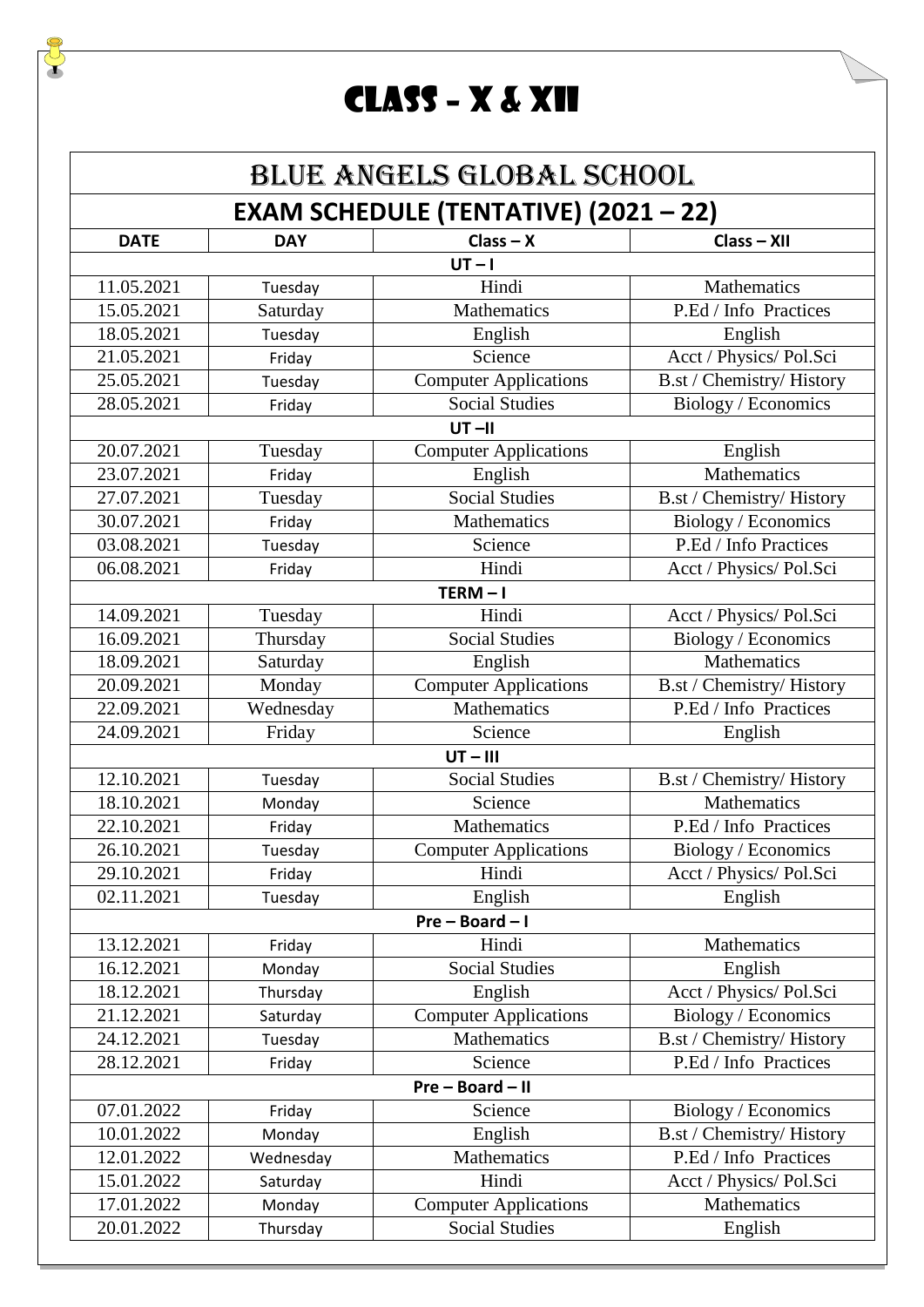### CLASS – I & II

#### BLUE ANGELS GLOBAL SCHOOL

### **REVISION SCHEDULE (TENTATIVE) 2021 - 22**

| <b>REVISION - I</b>  |            |                       |                |  |  |
|----------------------|------------|-----------------------|----------------|--|--|
| <b>DATE</b>          | <b>DAY</b> | <b>SUBJECT</b>        | <b>SUBJECT</b> |  |  |
| 16.07.2021           | Friday     | <b>EVS</b>            | English        |  |  |
| 20.07.2021           | Tuesday    | English               | E.V.S          |  |  |
| 23.07.2021           | Friday     | Mathematics           | Hindi          |  |  |
| 27.07.2021           | Tuesday    | Hindi                 | Mathematics    |  |  |
|                      |            | <b>REVISION - II</b>  |                |  |  |
| 21.09.2021           | Tuesday    | <b>EVS</b>            | English        |  |  |
| 24.09.2021           | Friday     | English               | E.V.S          |  |  |
| 28.09.2021           | Tuesday    | Mathematics           | Hindi          |  |  |
| 01.10.2021           | Friday     | Hindi                 | Mathematics    |  |  |
|                      |            | <b>REVISION - III</b> |                |  |  |
| 10.12.2021           | Friday     | <b>EVS</b>            | English        |  |  |
| 14.12.2021           | Tuesday    | English               | E.V.S          |  |  |
| 17.12.2021           | Friday     | Mathematics           | Hindi          |  |  |
| 21.12.2021           | Tuesday    | Hindi                 | Mathematics    |  |  |
| <b>REVISION - IV</b> |            |                       |                |  |  |
| 01.03.2022           | Tuesday    | <b>EVS</b>            | English        |  |  |
| 04.03.2022           | Friday     | English               | E.V.S          |  |  |
| 08.03.2022           | Tuesday    | Mathematics           | Hindi          |  |  |
| 11.03.2022           | Friday     | Hindi                 | Mathematics    |  |  |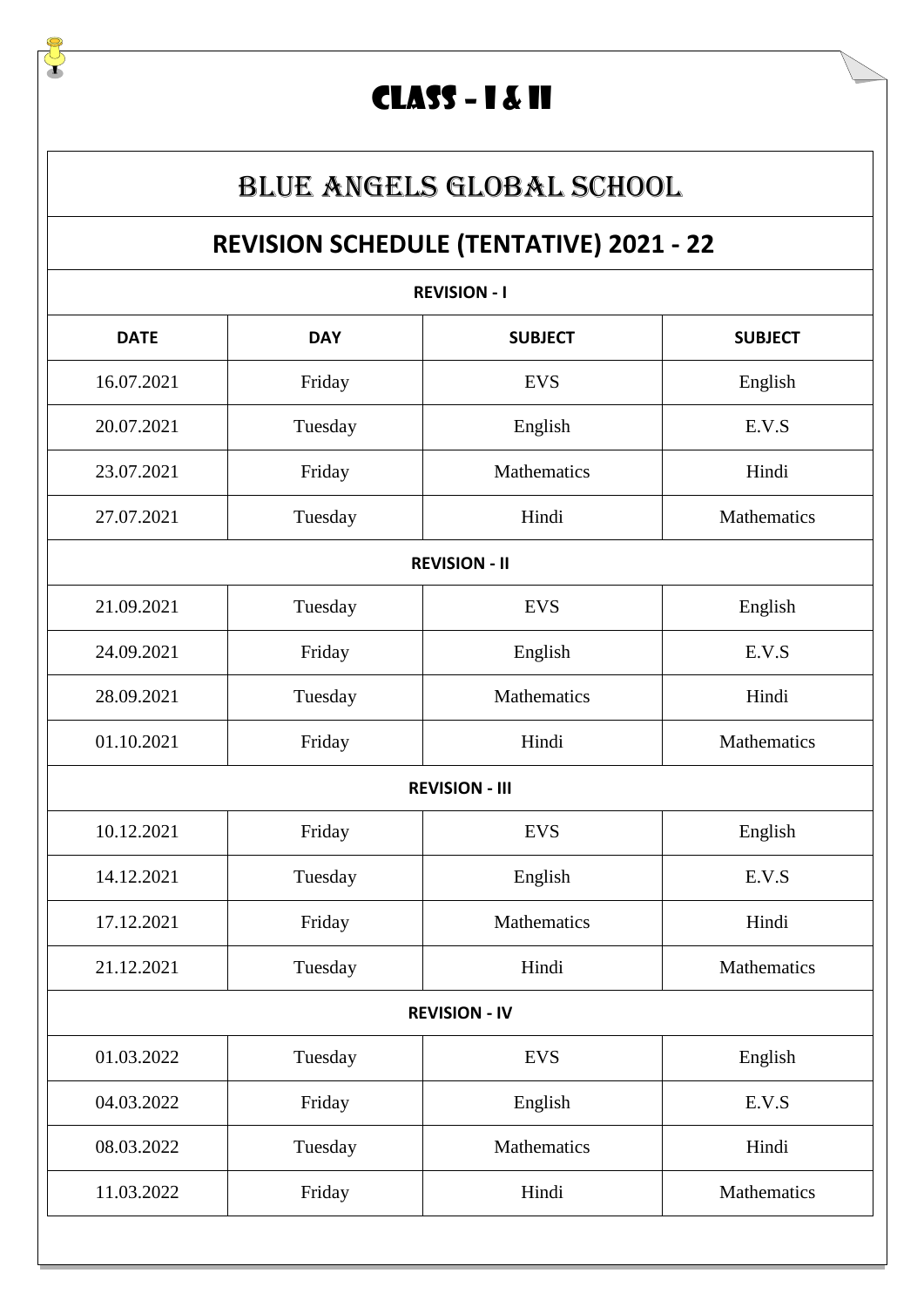# CLASS – III - V

F

|             |            |                        | <b>BLUE ANGELS GLOBAL SCHOOL</b>          |                        |
|-------------|------------|------------------------|-------------------------------------------|------------------------|
|             |            |                        | <b>EXAM SCHEDULE (TENTATIVE)2021 - 22</b> |                        |
| $UT - I$    |            | <b>CLASS - III</b>     | $CLASS - IV$                              | CLASS-V                |
| <b>DATE</b> | <b>DAY</b> | <b>SUBJECT</b>         | <b>SUBJECT</b>                            | <b>SUBJECT</b>         |
| 27.04.2021  | Tuesday    | English                | <b>General Science</b>                    | Hindi                  |
| 30.04.2021  | Friday     | Hindi                  | <b>Social Science</b>                     | Mathematics            |
| 04.05.2021  | Tuesday    | Mathematics            | English                                   | <b>General Science</b> |
| 07.05.2021  | Friday     | <b>General Science</b> | Hindi                                     | Social Science         |
| 11.05.2021  | Tuesday    | Social Science         | Mathematics                               | English                |
|             | $UT - II$  | <b>CLASS - III</b>     | <b>CLASS - IV</b>                         | $CLASS - V$            |
| 20.07.2021  | Tuesday    | English                | <b>General Science</b>                    | Hindi                  |
| 23.07.2021  | Friday     | Hindi                  | Social Science                            | Mathematics            |
| 27.07.2021  | Tuesday    | <b>Mathematics</b>     | English                                   | <b>General Science</b> |
| 30.07.2021  | Friday     | <b>General Science</b> | Hindi                                     | <b>Social Science</b>  |
| 03.08.2021  | Tuesday    | Social Science         | Mathematics                               | English                |
|             | TERM-I     | <b>CLASS - III</b>     | <b>CLASS - IV</b>                         | $CLASS - V$            |
| 10.09.2021  | Friday     |                        |                                           | Sanskrit/French        |
| 13.09.2021  | Monday     | G.K                    | Computer                                  | G.K                    |
| 14.09.2021  | Tuesday    | Computer               | G.K                                       | Computer               |
| 16.09.2021  | Thursday   | Social Science         | Mathematics                               | English                |
| 18.09.2021  | Saturday   | <b>General Science</b> | English                                   | Hindi                  |
| 20.09.2021  | Monday     | English                | Hindi                                     | <b>Social Science</b>  |
| 22.09.2021  | Wednesday  | Mathematics            | Science                                   | Mathematics            |
| 24.09.2021  | Friday     | Hindi                  | <b>Social Science</b>                     | Science                |
|             | $UT - III$ | <b>CLASS - III</b>     | <b>CLASS - IV</b>                         | CLASS-V                |
| 18.10.2021  | Monday     | English                | <b>General Science</b>                    | Hindi                  |
| 22.10.2021  | Friday     | Hindi                  | Social Science                            | Mathematics            |
| 26.10.2021  | Tuesday    | Mathematics            | English                                   | <b>General Science</b> |
| 29.10.2021  | Friday     | <b>General Science</b> | Hindi                                     | <b>Social Science</b>  |
| 02.11.2021  | Tuesday    | Social Science         | Mathematics                               | English                |
|             | $UT - IV$  | <b>CLASS - III</b>     | <b>CLASS - IV</b>                         | $CLASS - V$            |
| 14.12.2021  | Friday     | English                | <b>General Science</b>                    | Hindi                  |
| 17.12.2021  | Tuesday    | Hindi                  | Social Science                            | Mathematics            |
| 21.12.2021  | Friday     | Mathematics            | English                                   | <b>General Science</b> |
| 24.12.2021  | Tuesday    | <b>General Science</b> | Hindi                                     | <b>Social Science</b>  |
| 28.12.2021  | Friday     | Social Science         | Mathematics                               | English                |
| TERM - II   |            | <b>CLASS - III</b>     | CLASS - IV                                | $CLASS-V$              |
| 23.02.2022  | Wednesday  |                        |                                           | Sanskrit/French        |
|             |            |                        |                                           |                        |
| 24.02.2022  | Thursday   | G.K                    | Computer                                  | G.K                    |
| 25.02.2022  | Friday     | Computer               | G.K                                       | Computer               |
| 28.02.2022  | Monday     | English                | Hindi                                     | English                |
| 02.03.2022  | Wednesday  | Hindi                  |                                           | Hindi                  |
| 04.03.2022  | Friday     | Mathematics            | English<br>Science                        | <b>Social Science</b>  |
| 07.03.2022  | Monday     | Social Science         | Mathematics                               | Mathematics            |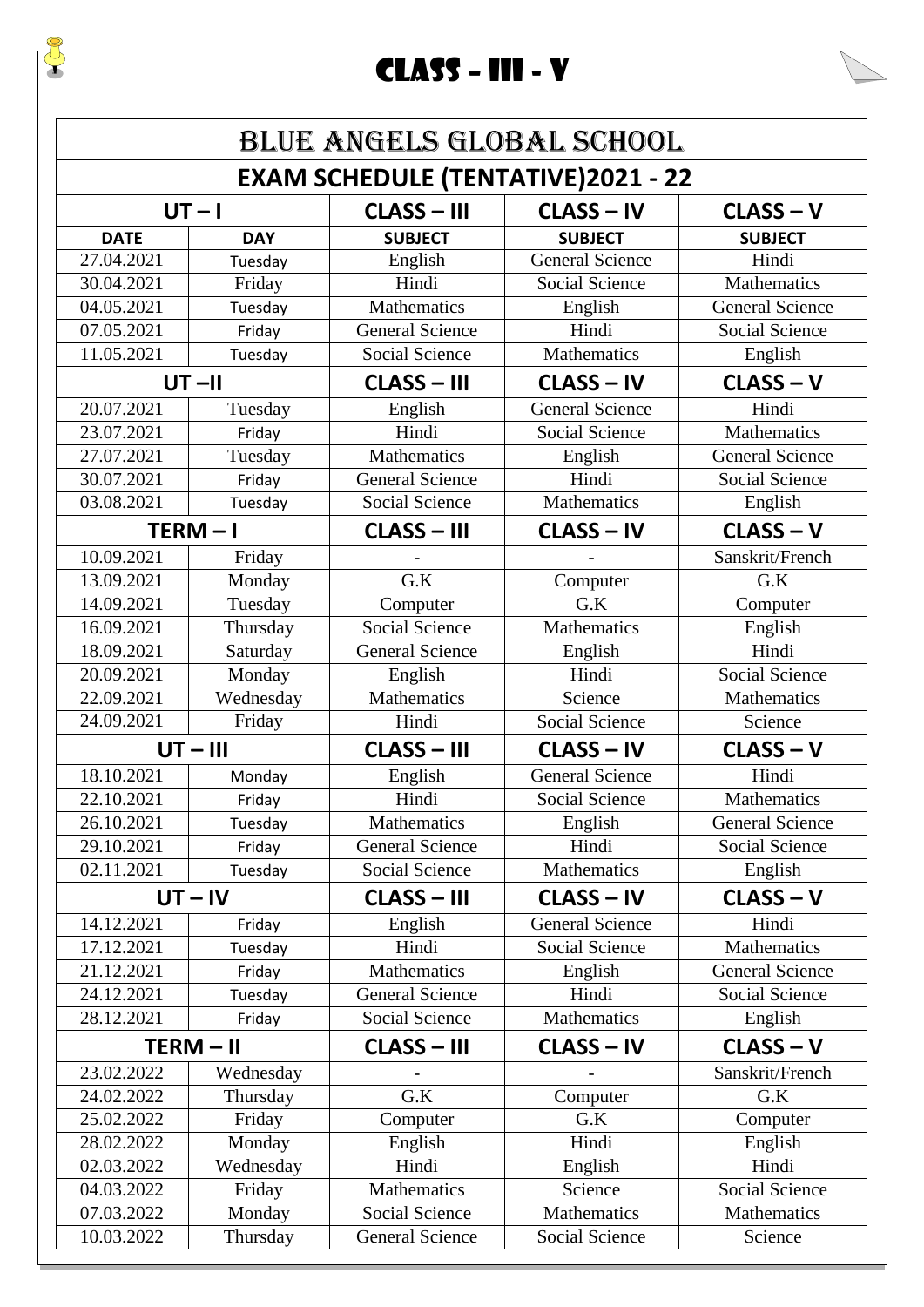### CLASS – VI & VII

J

#### BLUE ANGELS GLOBAL SCHOOL **EXAM SCHEDULE (TENTATIVE) 2021 - 22**

|             |            | $UT - I$              |                   |
|-------------|------------|-----------------------|-------------------|
| <b>DATE</b> | <b>DAY</b> | <b>SUBJECT</b>        | <b>SUBJECT</b>    |
| 27.04.2021  | Tuesday    | Science               | Hindi             |
| 30.04.2021  | Friday     | English               | Mathematics       |
| 04.05.2021  | Tuesday    | Mathematics           | Social studies    |
| 07.05.2021  | Friday     | Social studies        | English           |
| 11.05.2021  | Tuesday    | Hindi                 | Science           |
|             |            | UT-II                 |                   |
| 20.07.2021  | Tuesday    | Science               | Hindi             |
| 23.07.2021  | Friday     | English               | Mathematics       |
| 27.07.2021  | Tuesday    | Mathematics           | Social studies    |
| 30.07.2021  | Friday     | Social studies        | English           |
| 03.08.2021  | Tuesday    | Hindi                 | Science           |
|             |            | TERM - I              |                   |
| 10.09.2021  | Friday     | Sanskrit / French     | Computer          |
| 13.09.2021  | Monday     | General knowledge     | Sanskrit/French   |
| 14.09.2021  | Tuesday    | Computer              | General Knowledge |
| 16.09.2021  | Thursday   | Social studies        | Science           |
| 18.09.2021  | Saturday   | English               | Hindi             |
| 20.09.2021  | Monday     | Hindi                 | Mathematics       |
| 22.09.2021  | Wednesday  | Mathematics           | Social studies    |
| 24.09.2021  | Friday     | Science               | English           |
|             |            | <b>UT - III</b>       |                   |
| 18.10.2021  | Monday     | Science               | Hindi             |
| 22.10.2021  | Friday     | English               | Mathematics       |
| 26.10.2021  | Tuesday    | Mathematics           | Social studies    |
| 29.10.2021  | Friday     | Social studies        | English           |
| 02.11.2021  | Tuesday    | Hindi                 | Science           |
|             |            | UT-IV                 |                   |
| 14.12.2021  | Friday     | Science               | Hindi             |
| 17.12.2021  | Tuesday    | English               | Mathematics       |
| 21.12.2021  | Friday     | Mathematics           | Social studies    |
| 24.12.2021  | Tuesday    | Social studies        | English           |
| 28.12.2021  | Friday     | Hindi                 | Science           |
|             |            | <b>TERM - II</b>      |                   |
| 23.02.2022  | Wednesday  | Sanskrit / French     | Computer          |
| 24.02.2022  | Thursday   | General knowledge     | Sanskrit/French   |
| 25.02.2022  | Friday     | Computer              | General Knowledge |
| 28.02.2022  | Monday     | Hindi                 | English           |
| 02.03.2022  | Wednesday  | English               | Hindi             |
| 04.03.2022  | Friday     | Mathematics           | Science           |
| 07.03.2022  | Monday     | <b>Social Studies</b> | Mathematics       |
|             |            |                       |                   |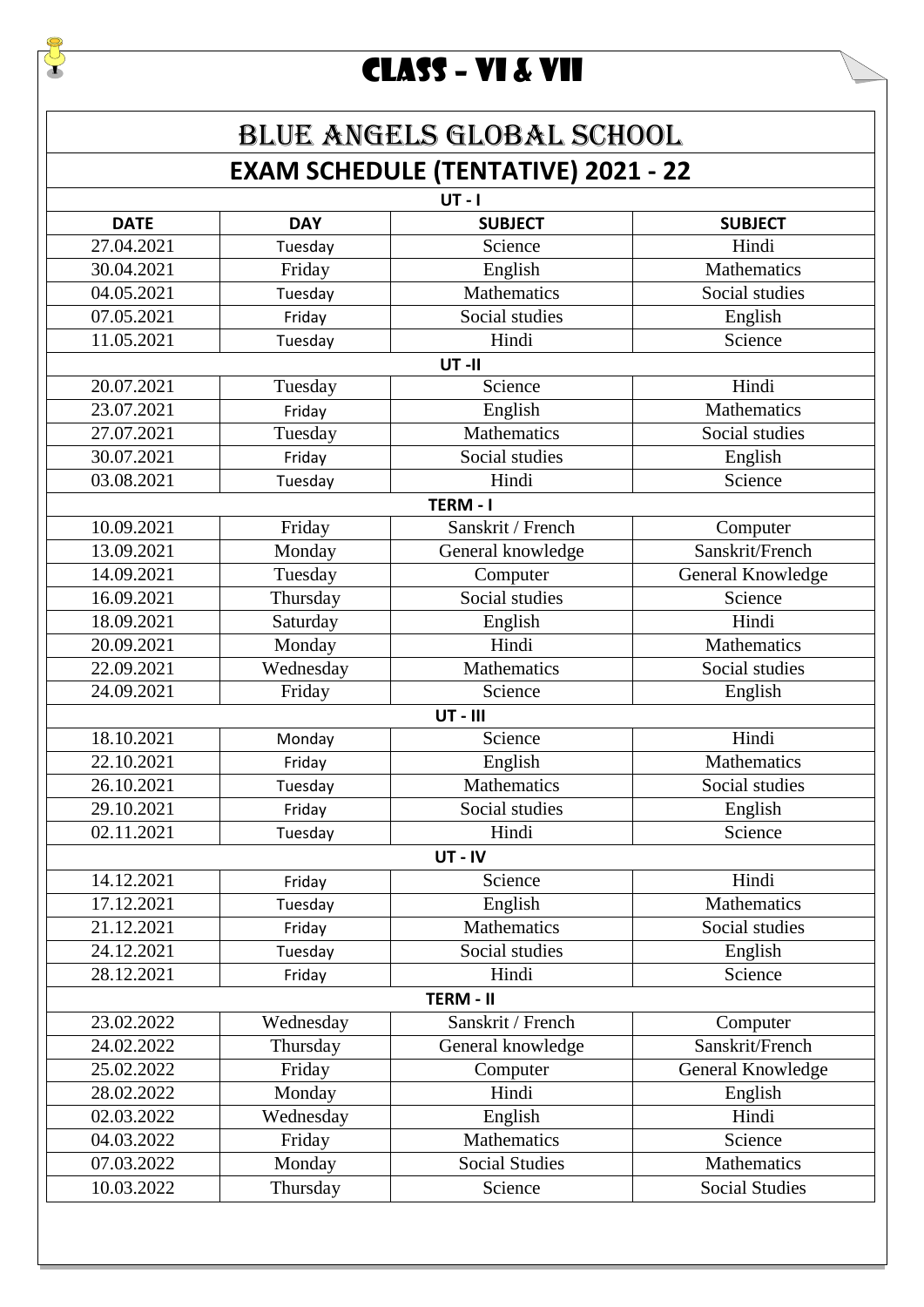## CLASS – VIII

|             | <b>BLUE ANGELS GLOBAL SCHOOL</b>           |                   |
|-------------|--------------------------------------------|-------------------|
|             | <b>EXAM SCHEDULE (TENTATIVE) 2021 - 22</b> |                   |
|             | $UT - I$                                   |                   |
| <b>DATE</b> | <b>DAY</b>                                 | <b>SUBJECT</b>    |
| 11.05.2021  | Tuesday                                    | English           |
| 15.05.2021  | Saturday                                   | Science           |
| 18.05.2021  | Tuesday                                    | Hindi             |
| 21.05.2021  | Friday                                     | Mathematics       |
| 25.05.2021  | Tuesday                                    | Social studies    |
|             | UT-II                                      |                   |
| 20.07.2021  | Tuesday                                    | English           |
| 23.07.2021  | Friday                                     | Science           |
| 27.07.2021  | Tuesday                                    | Hindi             |
| 30.07.2021  | Friday                                     | Mathematics       |
| 03.08.2021  | Tuesday                                    | Social studies    |
|             | TERM-I                                     |                   |
| 10.09.2021  | Friday                                     | General Knowledge |
| 13.09.2021  | Monday                                     | Computer          |
| 14.09.2021  | Tuesday                                    | Sanskrit / French |
| 16.09.2021  | Thursday                                   | Mathematics       |
| 18.09.2021  | Saturday                                   | Social studies    |
| 20.09.2021  | Monday                                     | English           |
| 22.09.2021  | Wednesday                                  | Science           |
| 24.09.2021  | Friday                                     | Hindi             |
|             | <b>UT-III</b>                              |                   |
| 18.10.2021  | Tuesday                                    | English           |
| 22.10.2021  | Friday                                     | Science           |
| 26.10.2021  | Tuesday                                    | Hindi             |
| 29.10.2021  | Friday                                     | Mathematics       |
| 02.11.2021  | Tuesday                                    | Social studies    |
|             | UT-IV                                      |                   |
| 14.12.2021  | Friday                                     | English           |
| 17.12.2021  | Tuesday                                    | Science           |
| 21.12.2021  | Friday                                     | Hindi             |
| 24.12.2021  | Tuesday                                    | Mathematics       |
| 28.12.2021  | Friday                                     | Social studies    |
|             |                                            |                   |
|             | TERM - II                                  |                   |
| 23.02.2022  | Wednesday                                  | General Knowledge |
| 24.02.2022  | Thursday                                   | Computer          |
| 25.02.2022  | Friday                                     | Sanskrit / French |
| 28.02.2022  | Monday                                     | Hindi             |
| 02.03.2022  | Wednesday                                  | English           |
| 04.03.2022  | Friday                                     | Social studies    |
| 07.03.2022  | Monday                                     | Science           |
| 10.03.2022  | Thursday                                   | Mathematics       |